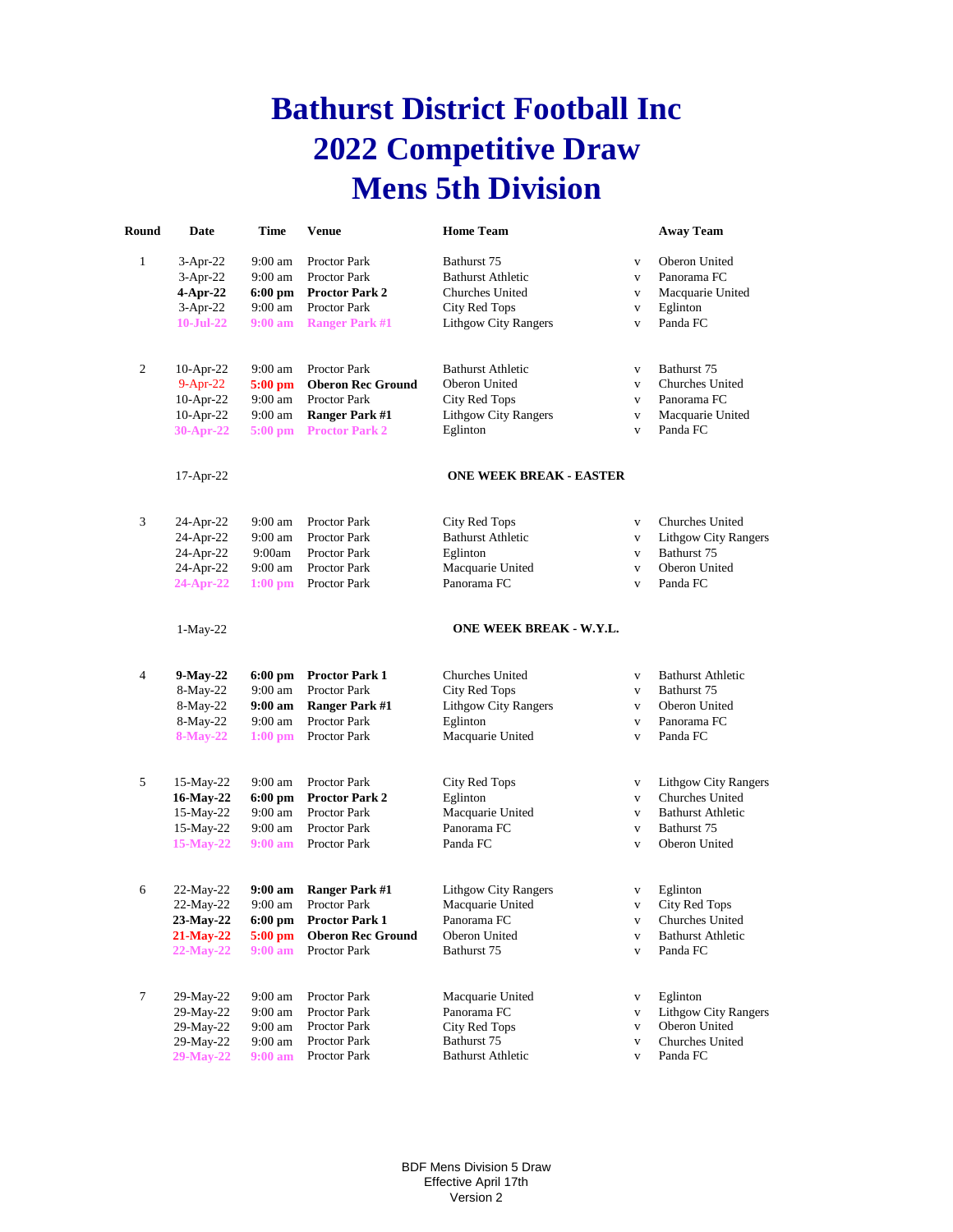| 8                | $5-Jun-22$                                                         | $9:00$ am                                                   | Proctor Park                                                                                                      | Panorama FC                                                                                       | $\mathbf{V}$                                                                 | Macquarie United                                                                                      |
|------------------|--------------------------------------------------------------------|-------------------------------------------------------------|-------------------------------------------------------------------------------------------------------------------|---------------------------------------------------------------------------------------------------|------------------------------------------------------------------------------|-------------------------------------------------------------------------------------------------------|
|                  | $4-J$ un-22                                                        | $5:00$ pm                                                   | <b>Oberon Rec Ground</b>                                                                                          | Oberon United                                                                                     | $\mathbf{V}$                                                                 | Eglinton                                                                                              |
|                  | $5 - Jun-22$                                                       | $9:00$ am                                                   | <b>Ranger Park #1</b>                                                                                             | <b>Lithgow City Rangers</b>                                                                       | V                                                                            | Bathurst 75                                                                                           |
|                  | $5-Jun-22$                                                         | $9:00$ am                                                   | <b>Proctor Park</b>                                                                                               | <b>Bathurst Athletic</b>                                                                          | $\mathbf{V}$                                                                 | City Red Tops                                                                                         |
|                  | $6 - Jun-22$                                                       | $6:00$ pm                                                   | <b>Proctor Park 2</b>                                                                                             | Churches United                                                                                   | $\mathbf{V}$                                                                 | Panda FC                                                                                              |
|                  | $12$ -Jun-22                                                       |                                                             |                                                                                                                   | <b>JUNE LONG WEEKEND - NO GAMES</b>                                                               |                                                                              |                                                                                                       |
| 9                | 19-Jun-22                                                          | $9:00$ am                                                   | Proctor Park                                                                                                      | Panorama FC                                                                                       | $\mathbf{V}$                                                                 | Oberon United                                                                                         |
|                  | 19-Jun-22                                                          | $9:00$ am                                                   | <b>Proctor Park</b>                                                                                               | Bathurst 75                                                                                       | $\mathbf{V}$                                                                 | Macquarie United                                                                                      |
|                  | 19-Jun-22                                                          | $9:00$ am                                                   | Proctor Park                                                                                                      | <b>Bathurst Athletic</b>                                                                          | $\mathbf{V}$                                                                 | Eglinton                                                                                              |
|                  | 19-Jun-22                                                          | $9:00 \text{ am}$                                           | Proctor Park                                                                                                      | Churches United                                                                                   | $\mathbf{V}$                                                                 | <b>Lithgow City Rangers</b>                                                                           |
|                  | $19-Jun-22$                                                        | $9:00 a$ m                                                  | <b>Proctor Park</b>                                                                                               | City Red Tops                                                                                     | $\mathbf{V}$                                                                 | Panda FC                                                                                              |
| 10               | $25 - Jun-22$                                                      | $5:00$ pm                                                   | <b>Oberon Rec Ground</b>                                                                                          | Oberon United                                                                                     | $\mathbf{V}$                                                                 | Bathurst 75                                                                                           |
|                  | $26$ -Jun- $22$                                                    | $9:00$ am                                                   | <b>Proctor Park</b>                                                                                               | Panorama FC                                                                                       | $\mathbf{V}$                                                                 | <b>Bathurst Athletic</b>                                                                              |
|                  | 27-Jun-22                                                          | $6:00$ pm                                                   | <b>Proctor Park 2</b>                                                                                             | Macquarie United                                                                                  | $\mathbf{V}$                                                                 | Churches United                                                                                       |
|                  | 26-Jun-22                                                          | $9:00$ am                                                   | <b>Proctor Park</b>                                                                                               | Eglinton                                                                                          | $\mathbf{V}$                                                                 | City Red Tops                                                                                         |
|                  | $26$ -Jun-22                                                       | $9:00 \text{ am}$                                           | <b>Ranger Park #1</b>                                                                                             | <b>Lithgow City Rangers</b>                                                                       | $\mathbf{V}$                                                                 | Panda FC                                                                                              |
| 11               | $3-Jul-22$<br>$4-Jul-22$<br>$3-Jul-22$<br>$3-Jul-22$<br>$3-Jul-22$ | $9:00$ am<br>$6:00$ pm<br>$9:00$ am<br>$9:00 \text{ am}$    | <b>Proctor Park</b><br><b>Proctor Park 2</b><br>Proctor Park<br><b>Proctor Park</b><br>11:00 am Proctor Park      | Bathurst 75<br>Churches United<br>Panorama FC<br>Macquarie United<br>Panda FC                     | $\mathbf{V}$<br>$\mathbf{V}$<br>$\mathbf{V}$<br>$\mathbf{V}$<br>$\mathbf{V}$ | <b>Bathurst Athletic</b><br>Oberon United<br>City Red Tops<br><b>Lithgow City Rangers</b><br>Eglinton |
|                  | $10$ -Jul-22                                                       |                                                             |                                                                                                                   | <b>JULY SCHOOL HOLIDAYS - NO GAMES</b>                                                            |                                                                              |                                                                                                       |
| 12               | 18-Jul-22                                                          | $6:00$ pm                                                   | Proctor Park                                                                                                      | <b>Bathurst Athletic</b>                                                                          | $\mathbf{V}$                                                                 | Churches United                                                                                       |
|                  | $17$ -Jul-22                                                       | 9:00 am                                                     | <b>Proctor Park</b>                                                                                               | Bathurst 75                                                                                       | $\mathbf{V}$                                                                 | City Red Tops                                                                                         |
|                  | $17$ -Jul-22                                                       | $1:00$ pm                                                   | <b>Oberon Rec Ground</b>                                                                                          | Oberon United                                                                                     | $\mathbf{V}$                                                                 | <b>Lithgow City Rangers</b>                                                                           |
|                  | $17 -$ Jul $-22$                                                   | $9:00$ am                                                   | Proctor Park                                                                                                      | Panorama FC                                                                                       | $\mathbf{V}$                                                                 | Eglinton                                                                                              |
|                  | $17 - \text{Jul} - 22$                                             | $9:00 \text{ am}$                                           | <b>Proctor Park</b>                                                                                               | Panda FC                                                                                          | $\mathbf{V}$                                                                 | Macquarie United                                                                                      |
| 13               | 25-Jul-22<br>24-Jul-22<br>24-Jul-22<br>24-Jul-22<br>24-Jul-22      | $6:00$ pm<br>9:00 am<br>$9:00$ am<br>$1:00$ pm              | Proctor Park<br><b>Ranger Park #1</b><br><b>Proctor Park</b><br><b>Oberon Rec Ground</b><br>11:00 am Proctor Park | <b>Churches United</b><br><b>Lithgow City Rangers</b><br>Bathurst 75<br>Oberon United<br>Panda FC | $\mathbf{V}$<br>$\mathbf{V}$<br>$\mathbf{V}$<br>$\mathbf{V}$<br>V            | City Red Tops<br><b>Bathurst Athletic</b><br>Eglinton<br>Macquarie United<br>Panorama FC              |
| 14               | $31-Jul-22$                                                        | 9:00 am                                                     | <b>Ranger Park #1</b>                                                                                             | <b>Lithgow City Rangers</b>                                                                       | $\mathbf{V}$                                                                 | City Red Tops                                                                                         |
|                  | $1-Aug-22$                                                         | $6:00$ pm                                                   | Proctor Park 2                                                                                                    | Churches United                                                                                   | $\mathbf{V}$                                                                 | Eglinton                                                                                              |
|                  | $31 - Jul - 22$                                                    | $9:00$ am                                                   | Proctor Park                                                                                                      | <b>Bathurst Athletic</b>                                                                          | $\mathbf{V}$                                                                 | Macquarie United                                                                                      |
|                  | $31-Jul-22$                                                        | 9:00 am                                                     | Proctor Park                                                                                                      | Bathurst 75                                                                                       | $\mathbf{V}$                                                                 | Panorama FC                                                                                           |
|                  | 30-Jul-22                                                          | $7:00$ pm                                                   | <b>Oberon Rec Ground</b>                                                                                          | Oberon United                                                                                     | $\mathbf{V}$                                                                 | Panda FC                                                                                              |
| 15<br><b>HSC</b> | $7-Aug-22$<br>7-Aug-22<br>8-Aug-22<br>7-Aug-22<br>$7 - Aug-22$     | $11:00$ am<br>$9:00$ am<br>6:00 pm<br>$9:00$ am<br>9:00 a m | <b>Proctor Park</b><br>Proctor Park<br>Proctor Park 2<br>Proctor Park<br><b>Proctor Park</b>                      | Eglinton<br><b>City Red Tops</b><br>Churches United<br><b>Bathurst Athletic</b><br>Panda FC       | $\mathbf{V}$<br>$\mathbf{V}$<br>$\mathbf{V}$<br>$\mathbf{V}$<br>$\mathbf{V}$ | <b>Lithgow City Rangers</b><br>Macquarie United<br>Panorama FC<br>Oberon United<br>Bathurst 75        |

BDF Mens Division 5 Draw Effective April 17th Version 2